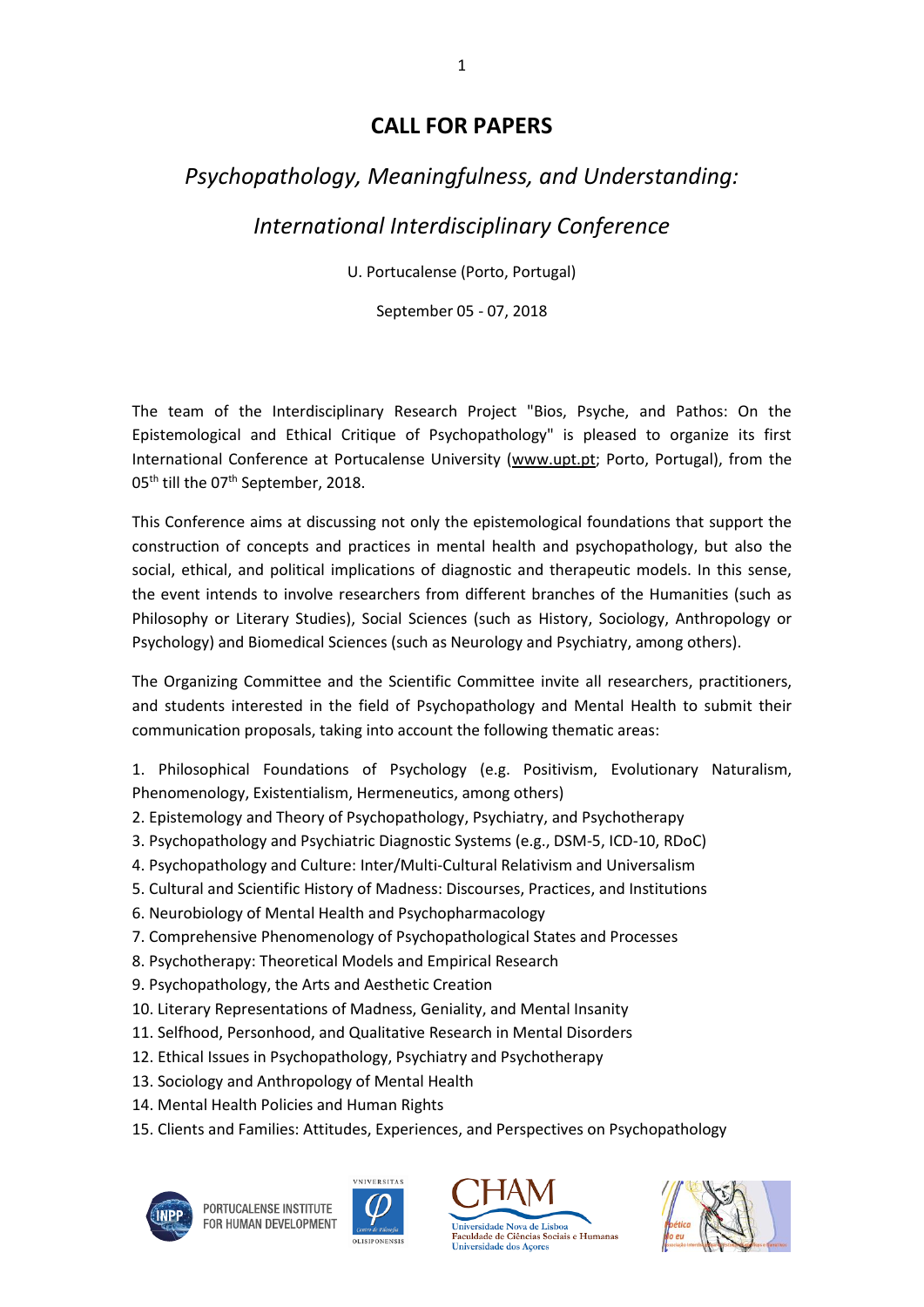#### **Abstract Submission:**

Participants can submit the following **types of proposals**:

- 1. **Papers**: max. 30 minutes;
- 2. **Panels**: joint submission of 3 papers with thematic coherence;
- 3. **Posters**: Recommended size A1 (594 x 841 mm; 23.4 x 33.1 in);
- 4. **Book** Launch Session.

All proposals will be peer-reviewed and should be submitted in one of the following languages: Portuguese, English, French or Spanish.

Submission of proposals should be sent t[o biospsychepathos@gmail.com](mailto:biospsychepathos@gmail.com) and include:

- 1. Title of the paper, panel or poster;
- 2. Abstract (300-500 words for each paper or poster);
- 3. List of main references (between 5-10);
- 4. Keywords (max. 4).

#### **Important Deadlines**:

- Submission of abstracts: until May 31, 2018
- Notification of acceptance: until June 15, 2018
- Early-bird registration: until July 31, 2018

#### **Invited Keynote Speakers:**

Ivana Markova (Hull York Medical School): *The RDoC project: a science without meaning* Derek Bolton (King's College London): [title to be determined]

#### **Confirmed Panels:**

Jérôme Englebert (coord.): *Phenomenological Psychopathology* [provisional title] Emmanuel Delille (coord.): *History of Cross-Cultural Psychiatry* [provisional title]

#### **Further Updated Information:**

Follow us at:

[https://www.facebook.com/Bios\\_Psyche\\_Pathos-1176855949084324/](https://www.facebook.com/Bios_Psyche_Pathos-1176855949084324/) <https://meaningfulpsychopathology.weebly.com/>







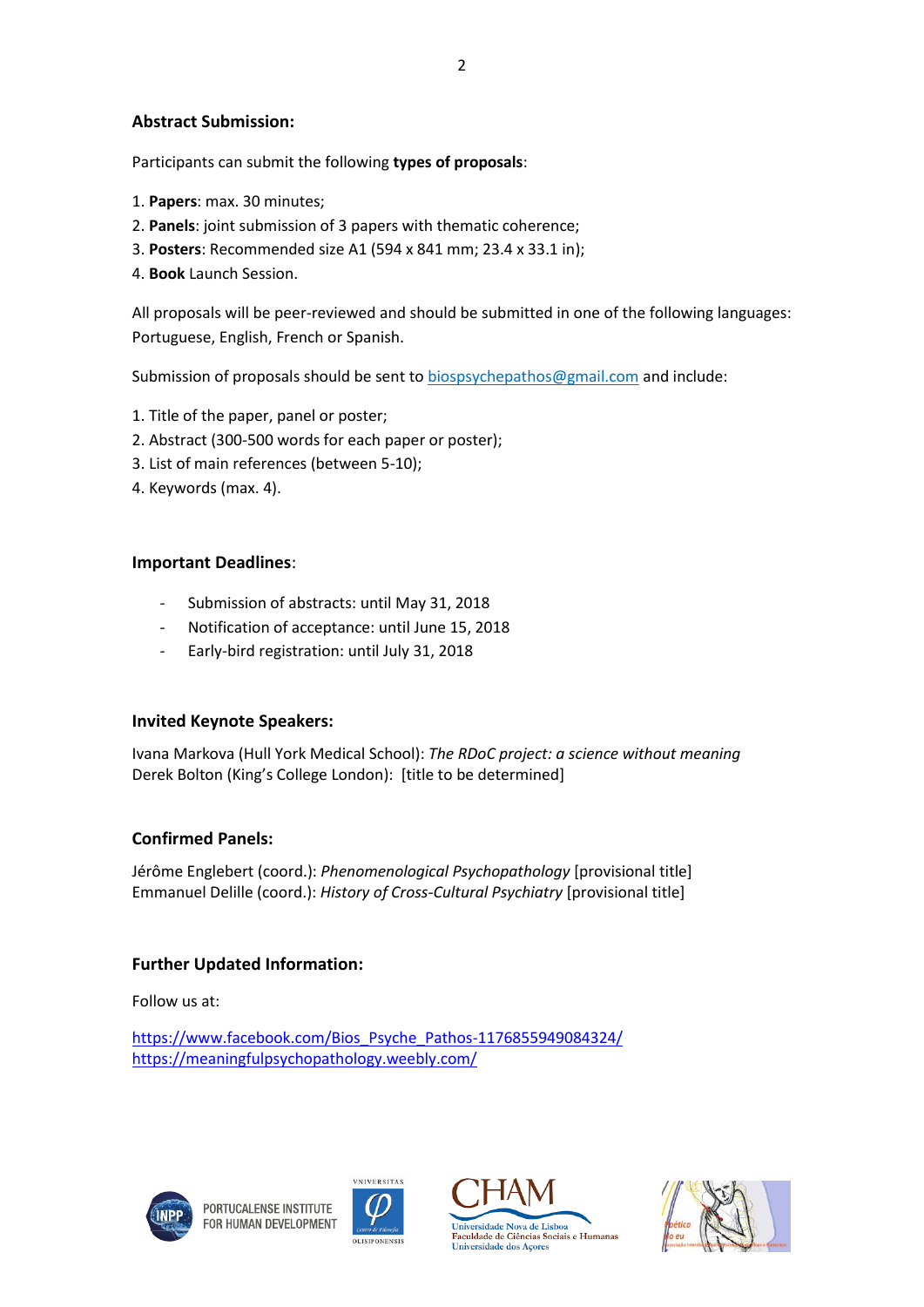#### **Scientific Committee**

Adelino Cardoso (CHAM, NOVA, Lisbon) Alexandra Araújo (INPP/UPT, Oporto) Ana Conde (INPP/UPT, Porto) Arthur Leal Ferreira (UFRJ, Brazil) Bruno Barreiros (CHAM, NOVA, Lisbon) Carlo Botrugno (RUEBES L'Altro Diritto, U. Firenze, & IHCE Slovak Medical University) Daniela Schneider (UFSC, Brazil) Diogo Telles Correia (FMUL, Lisbon) Elisabeth Pienkos (University of Hartford, CO, USA) Elisabetta Basso (CFUL, Lisbon) Emmanuel Delille (CMB, Berlin) Enrique Vásquez-Justo (INPP/UPT) Fernando Ferreira Santos (FPCEUP, Oporto) Fernando Silva (CFUL, Lisbon) Filipe Arantes Gonçalves (Clínica de Saúde Mental do Porto, Oporto) Gonçalo Marcelo (CECH-UC, Coimbra) Gualtiero Lorini (TUB, Berlin) Irene Borges Duarte (U. Evora, Portugal) Íris Oliveira (INPP/UPT, Oporto) Iván Sánchez-Moreno (UB, Barcelona) Jérôme Englebert (U. Liège, Belgium) Joana R. Silva (INPP/UPT) Joana Zózimo (Lisbon Inst. Global Mental Health, NOVA, & RUEBES L'Altro Diritto, U. Firenze) Johann Michel (EHESS, Paris) Jordi Maiso (U. Complutense de Madrid) José Silva (IFUP, Oporto) Lucian Delescu (St. Francis College, NY, USA) Maria Eugénia Vilela (FLUP, Oporto) Maria Helena Jesus (CLEPUL, Lisbon) Marta Helena Freitas (UCB, Brazil) Martinho Tomé Soares (CLEPUL, Lisbon) Miguel Ricou (FMUP & UPT, Porto) Nicolas Lori (UMinho, Braga) Nuno M. Proença (CHAM, NOVA, Lisbon) Nuria Sánchez Madrid (U. Complutense, Madrid) Patrícia Pereira (ESEL, Lisbon) Paula Vagos (INPP/UPT) Paulo Jesus (INPP/UPT, Oporto & CFUL, Lisbon) Paulo Tunhas (FLUP, Oporto) Rui Aragão Oliveira (ISPA, Lisbon) Rui Cunha (IFUP, Oporto) Sílvia Ouakinin (FMUL, Lisbon) Soraya N. Sckell (CFUL, Lisbon)